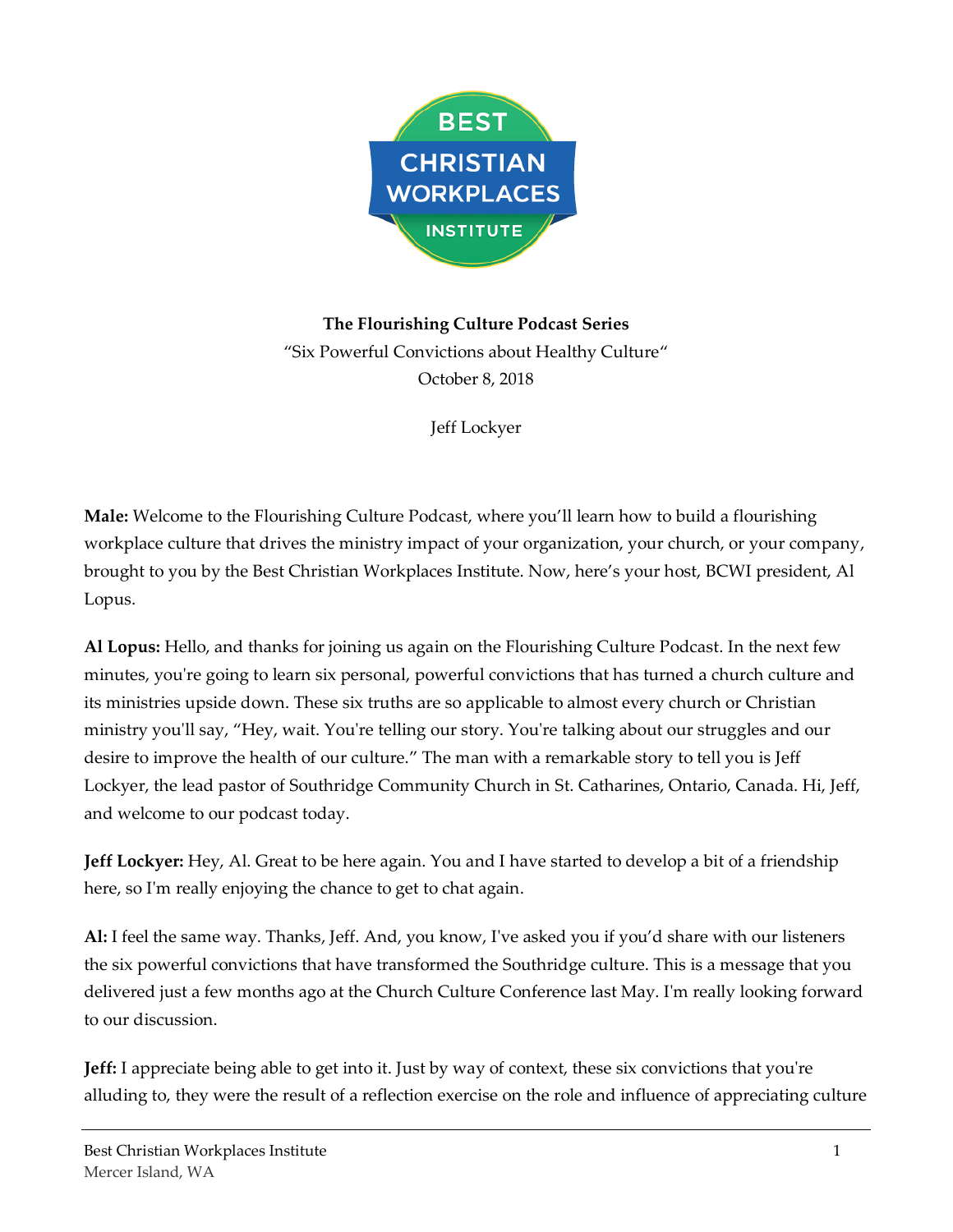in my life and ministry. And at some level, they're not necessarily six convictions per se; they're more, I would say, six layers of growing appreciation of the importance of conviction, because my journey in the last, let's say, 10 or 15 years on this subject was from really total ignorance and apathy to any and all issues of culture to now, or in recent years, believing that a focus on culture is the single most critical contribution that a Christian leader can make. You know, those are very extreme perspectives, but, really, these six layers of conviction, or what you alluded to as the six convictions, they're just stages in that journey in my growing appreciation and understanding of how much culture matters.

**Al:** You know, and as I've thought about this, Jeff, they build on each other, don't they? That's really what you're saying.

**Jeff:** Absolutely, and they build on each other because I feel like God was building this appreciation in me, in my heart and in my mind and in the experience of the community where I lead and serve. And for sure, as you mentioned earlier, these are excruciatingly relevant in a local church context. They are equally as critical, I would say, in any organization or Christian ministry where a Christ-following leader wants to see the will of God done well.

**Al:** Yeah, yeah, exactly. Well, before we get into this any further, I'd really like our listeners to hear about the ministry distinctives of Southridge Community Church. I just love the way you serve your community.

**Jeff:** Our church, I guess in a nutshell, would be in classic terminology what you would call a multi-site missional church. So I think most people understand the idea of being multi-site. We're one church but in three different locations across the Niagara Region in Ontario, Canada, but we are also a missional church in the sense that our sites are primarily defined not by the building location or the service times; they're primarily defined by the specific difference of compassion and justice that we're seeking to make in those parts of the Niagara Region. And so each of our three locations is ultimately defined by what we call an anchor cause. That's its kind of social initiative that tries to make that difference. So one of our locations focuses on the anchor cause of homelessness and has the region's largest homeless shelter within our church facility. Another location serves low-income and at-risk families through a number of, again, primary programs. And one location focuses on migrant fruit-farm workers, particularly in the season that they're in and working in the Niagara Region. And so the Southridge dynamic is really about being the church in our neighborhoods, but our understanding of being the church is incarnation only making the life and love of Jesus real to other people.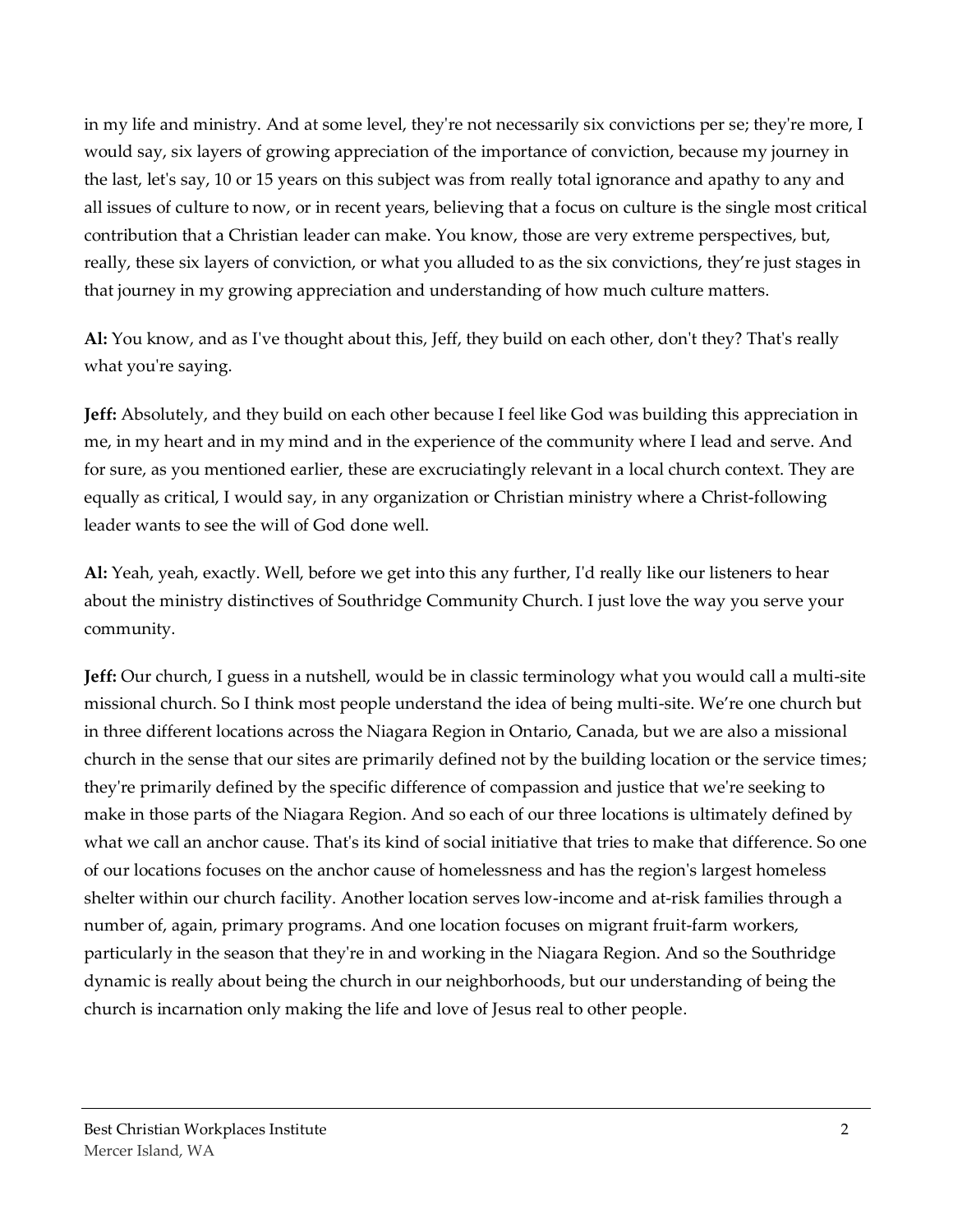**Al:** Oh, that's fantastic. As you've settled into your role as the senior pastor, or lead pastor, at Southridge, what was the culture challenge that you faced? What was the pain point that you really wanted to address?

**Jeff:** Yeah, originally, in this culture journey, Al, I guess embarrassingly there probably wasn't a pain point. I was probably aloof to the need to even care about this, until I heard in a talk once—a guy many of us have heard of, named Patrick Lencioni, talk about how culture eats strategy for breakfast. And that phrase gripped me because I would say without knowing it up until that point, everything in my ministry was focused on how we do things, which starting off, getting involved in the church that I grew up in as a kid, and taking it over with some buddies, some next-generation buddies, in our mid-20s, we were overhauling all kinds of ministry. And so the question we were constantly focusing on was, how ought we to "blank"? How ought we to do weekend services? How ought we to do discipleship? How ought we to do community life and small groups? How ought we to do global missions and compassion? How ought we to do evangelism? You get the idea.

And so the strategy question was really the only kind of conversation that as a leader I was used to having. I would assemble groups and meetings, and we would talk about strategy, until I heard Pat say that culture eats strategy for breakfast. And what Pat was suggesting was that there are ways of going about what you do as an organization that matter more than the work that you do as an organization. And so at the very, very entry level basics, things like having the right kinds of team meetings—you know, he wrote a book called *Death by Meeting—*

# **Al:** Yeah.

**Jeff:** —that says the reason people hate meetings is because you have the wrong kinds of purposes being achieved through the wrong kinds of gatherings of people, the wrong kinds of meetings. So just squaring away your team meetings—all of the basics around individual performance management; having employees that have performance plans, having goals and metrics and accountabilities; setting up meeting rhythms of one-on-one performance management with regularity. I mean, we had none of that. We were very, you would call it, organic, which is unsophisticated and ignorant and just unaware of all this stuff.

### **Al:** Yeah.

**Jeff:** But the more we started to pay attention to those things, to the very basics of attending to a culture, being a team, providing management, and things like that, all of a sudden, our effectiveness in making decisions and implementing strategies started to go through the roof, and you could palpably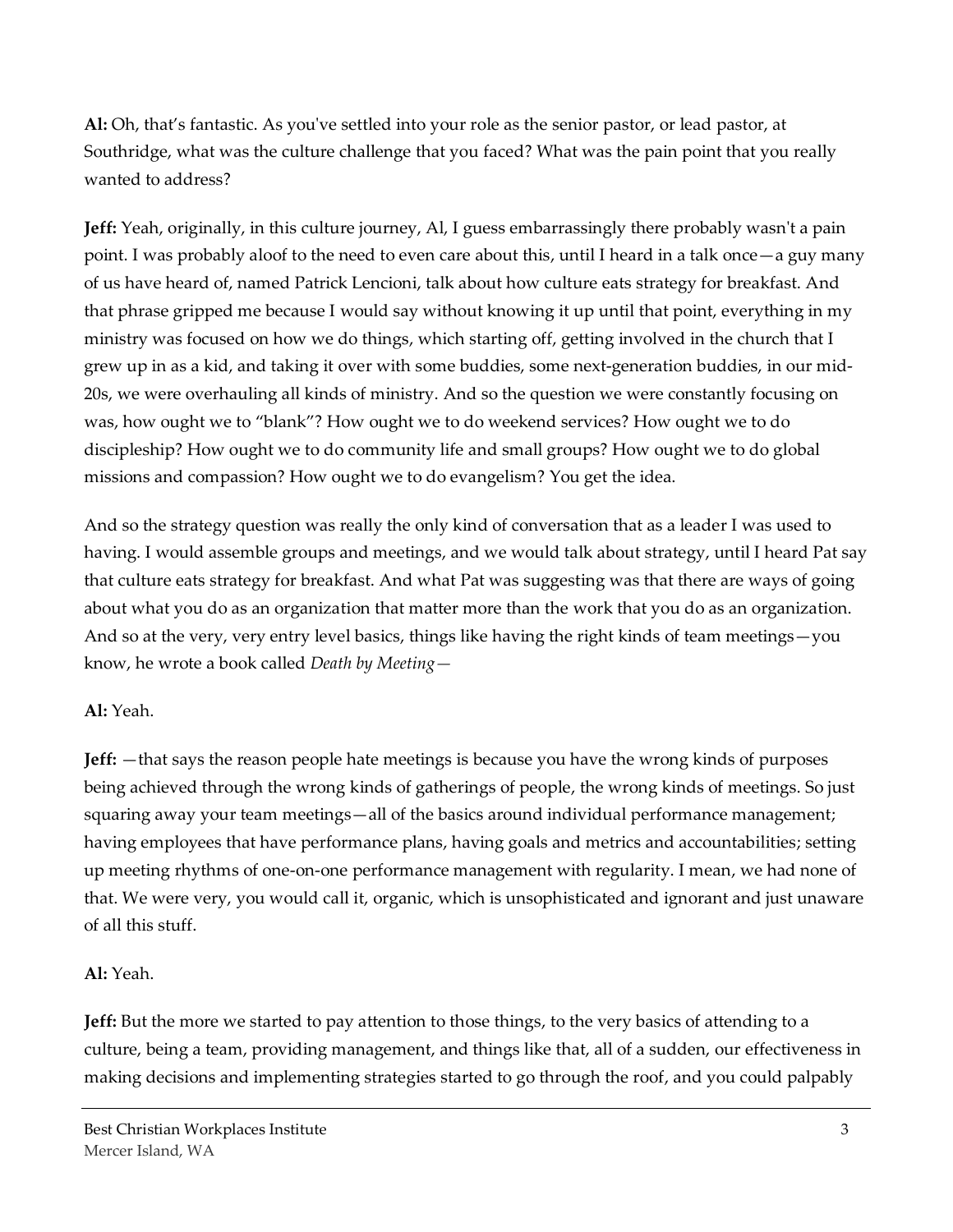feel this energy and momentum gain, because, as Pat said, you were focusing on something more important than strategy that was actually going to catalyze your strategy, and that was culture.

### **Al:** Yeah.

**Jeff:** And so I would say for me it wasn't necessarily a pain as much as it was an opportunity that said, whoa, whoa, there's this thing called culture that I haven't been paying any attention to that may actually be a more important thing for me to start paying attention to than anything I formerly really cared about or paid attention to.

**Al:** Wow. And that really led to your first conviction then and what we're talking about here, and that's to really focus on culture to get the work done that you are working so hard to really plan and define.

**Jeff:** Yeah. It sounds pretty remedial, that culture helps you get work done, but if you're in the business of trying to get work done, again, church work, ministry work, nonprofit, marketplace, whatever, if you're in the business of getting work done and culture catalyzes that, well, then, focusing on culture actually enables your strategy to get delivered more effectively than just exclusively focusing on your strategy.

**Al:** Yeah. Well, that's great. Thanks, Jeff. Now, what would you say is a second conviction or a lesson about culture that hit home with you as you were gaining the appreciation for culture?

**Jeff:** Yeah, well, it's interesting. So you start to get on this horse and become sensitive to this dynamic called culture, and you're implementing some of these organizational basics of performance management and appropriate team meetings and whatever. And right away, or soon into that, you started to run into a bit of a roadblock, and that was the reaction of your people to the new accountabilities that were being provided to them, because all of a sudden, these church workers—and this, again, is true of any kingdom or Christian environment—these church workers were starting to buck against these feelings of expectation and accountability because to them that was foreign to how church ought to feel.

# **Al:** Mm-hmm.

**Jeff:** And this conflict that, as you would get into these conversations, I could kind of understand what they were saying because the church is supposed to be so all-inclusive and unconditionally loving and permanent in our relationships, and yet there was this underlying sense of, we also are supposed to be accountable in it, it was, again, in the sovereignty of God and His grace for me and us—it was in a quiet time during my morning readings where I was just kind of grazing through the book of Romans, and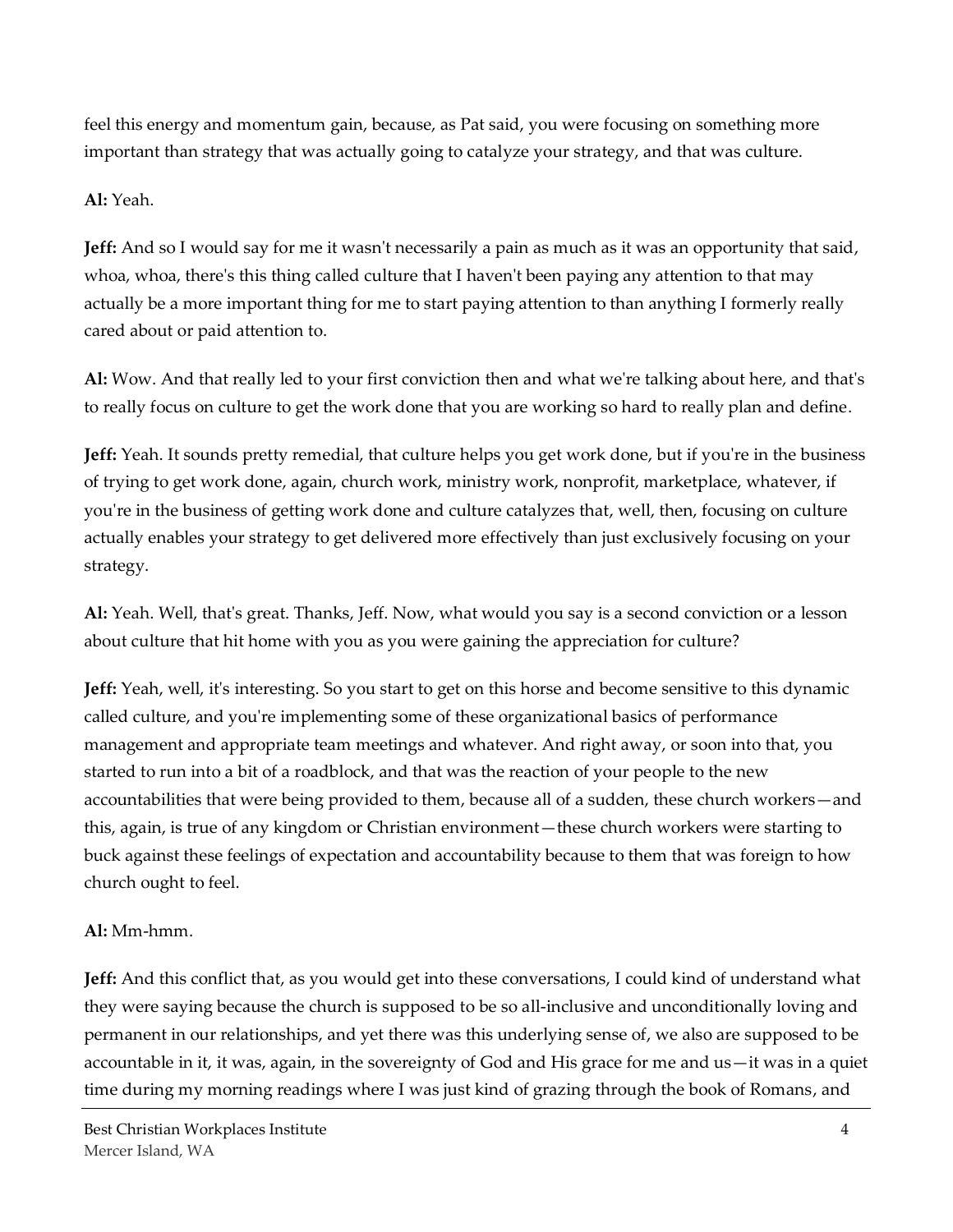it, you know, Al, that the book of Romans, especially the first half, is pretty much the most sophisticated treatise of the vision of the life of Christ, especially in contrast to what Roman Jews understood as the Jewish tradition or the law. And it's this wonderful contrast between the kingdom and the law, or more specifically, the grace-based system of Jesus and the workspace system of the law. Well, all of a sudden, I'm reading in these contrasts, in Romans, chapter 4, where it says when people work, their wages aren't a gift, but—and you know how it goes on—

### **Al:** Yeah.

**Jeff:** —in Christ, it's a free gift. And that phrase struck me, that even biblically, even the apostle Paul acknowledges when people work, their wages aren't a gift. And the aha for me was that employment works according to a different set of values and a different system than the church. And so in the world of church employment, you actually are embracing the coexistence of both systems. Because you're a church, you're embracing the grace-based system, but because in cases of employment, you're also an employer stewarding funds to deliver results. You're embracing the works-based system of employment, both fully, both completely.

And so where the grace-based system involves unconditional loving relationships, employment involves conditional relationships, conditional on whether you can do the job. A grace-based system involves a permanent lasting covenant. We're brothers and sisters in Christ, as a family of God, forever. An employment dynamic is contractual and only so long as the terms of the contract are being fulfilled, right? A grace-based system is rooted in love, where a works-based system, at some level, is based on accountabilities and assessments and even judgments.

And so it helped me to reconcile, when these people were starting to feel accountable, they were saying, "Oh, this feels too harsh," or "It feels too judged, and this isn't the way of Jesus." And certainly, the manner in which you deliver employment, you want to deliver in the way of Jesus, but it doesn't contravene, even biblically, it's not intended to contravene the basic laws of employment. And so the second kind of paradigm or layer of perspective on culture was that culture doesn't just help us get work done, it actually helps us get church work done or kingdom work done because paying attention to culture more rigorously is helping us understand how to navigate this dynamic of the grace-based and works-based system of kingdom or Christian employment.

**Al:** You know, I'm often challenged by individuals, employees, saying, "Oh, gosh, this sounds too corporate. We're getting to be too corporate, working in a Christian environment versus a grace-based approach." And I think you're articulated exactly what that dichotomy is, yeah.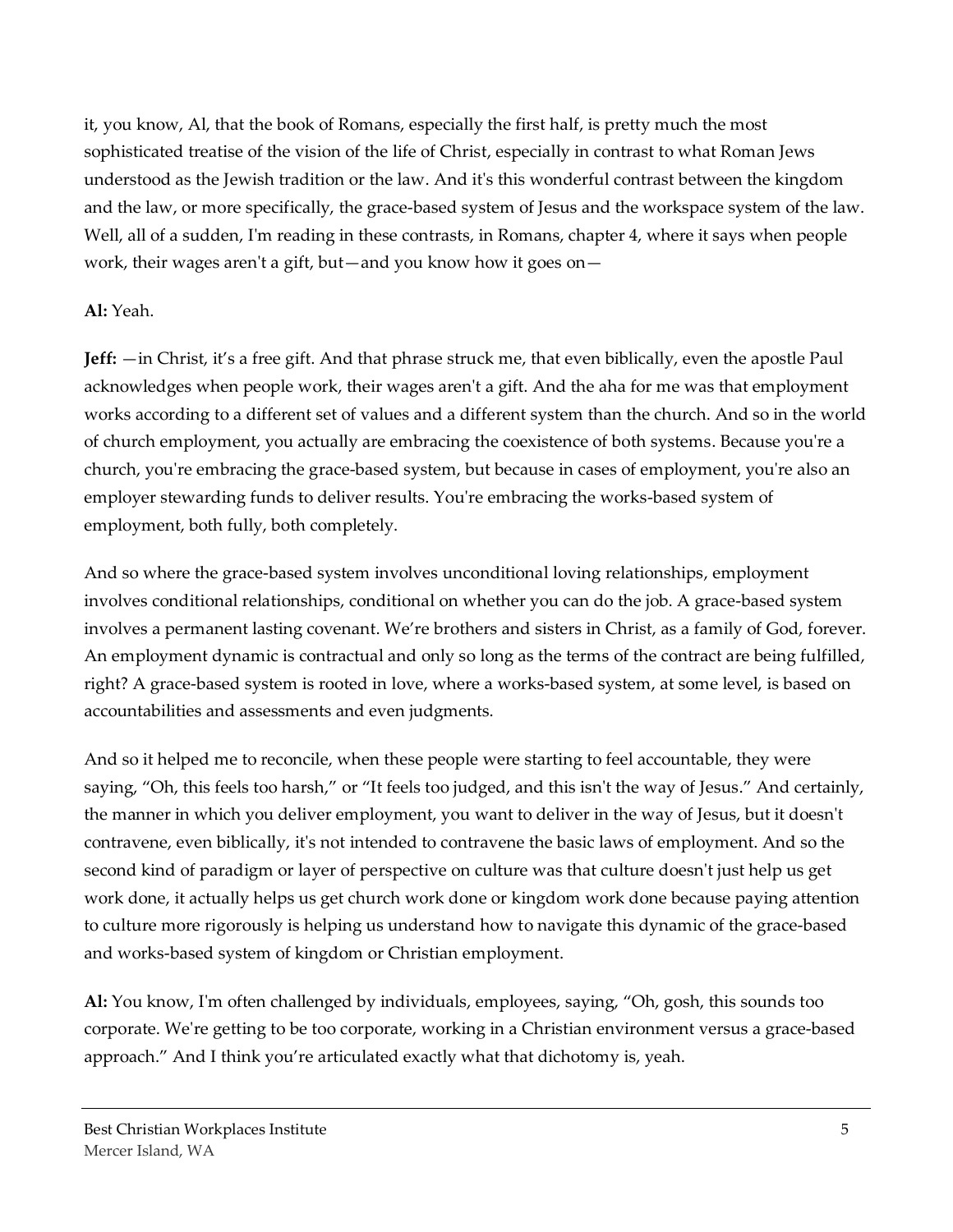**Jeff:** Yeah. And someone might disagree, but I feel like from the scriptures that any Christian organization or work environment ought to be fully corporate in the sense that it's fully professional and seeking to fully effectively steward the resources that are entrusted to it. That's God's expectation. And Jesus talks about in Luke 19, the parable of the talents. We're actually going to be accountable one day for the return on investment based on all of the facets of resources that God as King has entrusted to us in this finite time that he's given us on Earth. So I think, at some level, we ought to be fully professional and fully effective in that regard while at the same time living out the visions and values of the way of Jesus in the manner in which we do that.

So, I mean, speaking practically, I don't believe that people in Christian ministry environments ought to be exempt from getting fired. I think that firings ought to be just as appropriate, when necessary, as hirings—

### **Al:** Yeah.

**Jeff:** —irrespective of faith or not faith. Obviously, the manner in which you would terminate employment in a situation should feel and should be enacted differently because of the reality of the presence of Jesus in you, but it's not a denouncing of that works-based system.

**Al:** Yeah, absolutely. Now, your third lesson, Jeff, is very interesting, and it's maybe even a little messy to bring up. It's absolutely key to building a flourishing culture. Tell us what that is.

**Jeff:** Yeah. So, again, in the journey, we're kind of moving along and we're starting to gain some clarity on the coexistence of these systems and implementing performance-management team meetings, all these structures more effectively. And over time, we started to realize that one of the most pervasive challenges we were facing was of employees who—all we could say, all we could articulate, was that they just didn't fit. They just didn't fit. None of the other employment initiatives and procedures that we were applying made sense of why things weren't working out. It was just this gut feel that they didn't fit. And, again, right around that time, we were hearing how important it was, from Patrick Lencioni, to kind of discern what he called your cultural distinctives, what is unique about how you do your work that will determine whether a person fits or doesn't fit? And, you know, for me, up until that point, Al, I probably would have bucked against that, theologically.

# **Al:** Mm-hmm.

**Jeff:** I would have assumed that the church was a place where everybody ought to belong, that there shouldn't be sort of one type or one fit, but it's supposed to be this all-inclusive place of unity amidst as much diversity as possible. I think what Pat helped understand was that in employment, so not in our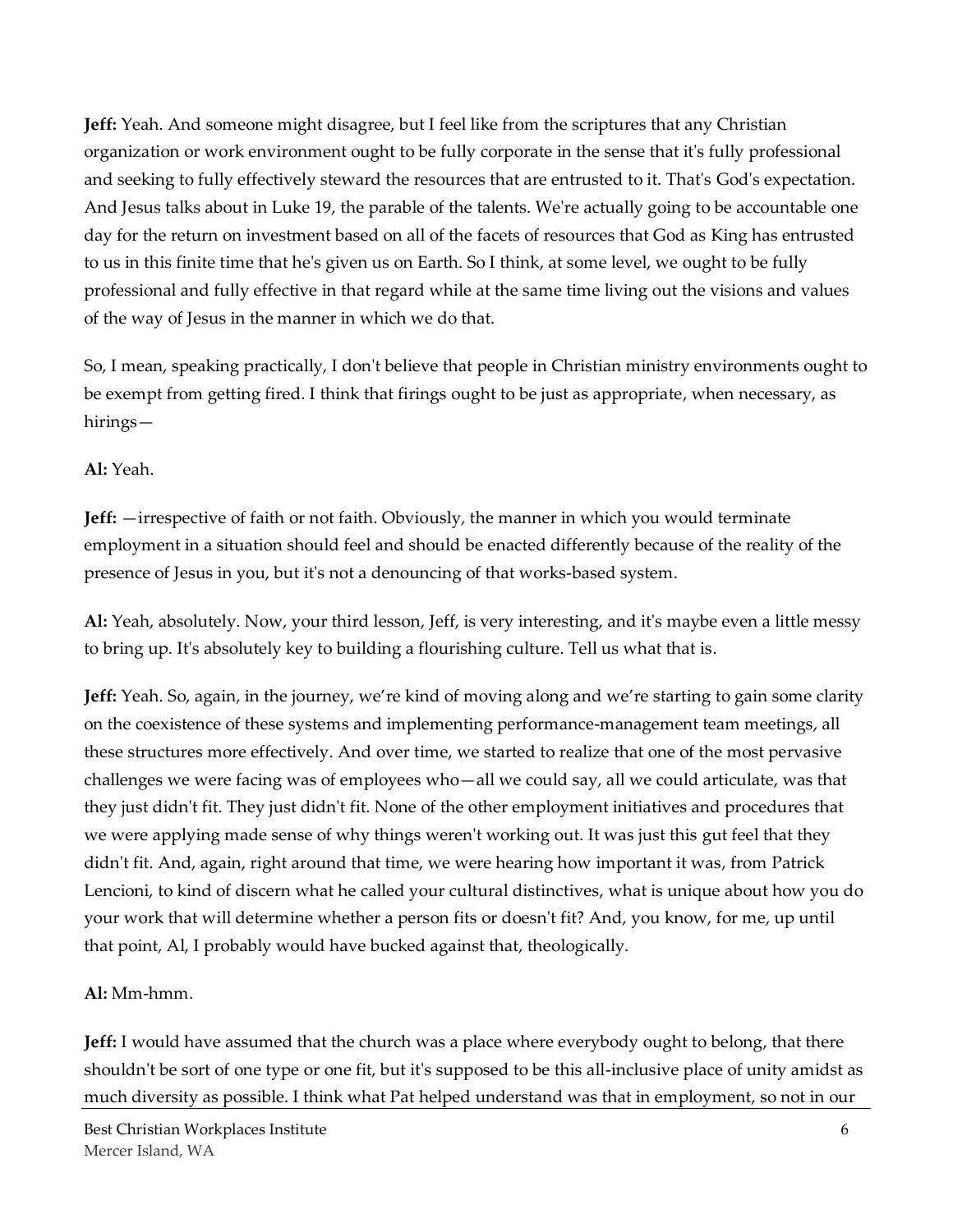community, but in a workplace culture, there is such a thing as a fit, where even when you compare local churches themselves, yes, they're all all-inclusive, but each of them has a kind of a subculture where people will thrive or struggle to varying degrees according to this intangible called fit.

So what we did in trying to embrace that for ourselves is we went on a senior-leadership-team retreat, and we spent the entire two and a half days focused on this one topic. So we had a multiple-session agenda, focused exclusively on this topic. And the first session was kind of fascinating. The first session was for every senior-leadership-team member to share with the group the staff member that they felt on the one hand was the best fit and on the other hand was the worst fit, representing who we were. And what was fascinating—I thought this was going to be this huge debate and all kinds of argument—there were only two people who were kind of put forward as best-fit models and only two people put forward as worst-fit models, meaning there was quite a degree of agreement in alignment around who these people were. I would suggest, as a bit of a disclaimer, that you don't necessarily do this in public to begin with. It can get quite contentious, but it was a private environment of our senior leaders. From there, though, we said, "Okay, what are the reasons why we feel like certain people are a good fit and certain people are a poor fit?" From there, the next session was distilling some of the commonalities of those reasons and realizing, not surprisingly, I'm sure, that the very reasons that someone we felt was a good fit were the inverse reasons why someone was a bad fit. They were the same reasons, just upside down. And so, then, the final stage was kind of distilling them down into these core themes and trying to wordsmith them for clarity a little bit. And what we did is by the end of it, we had five cultural distinctives that may not apply to Best Christian Workplace Institute, and your workplace environment may not apply to another church or nonprofit or sales company or whatever, but in the context of Southridge Community Church are quite distinctive to what it would mean for a person to fit or not fit. So for bonus footage, I'll give them to you.

Number one, we're fanatically collaborative, which means we identify as a we and an us, and we never make a decision independently. We're always making a decision in some group of people. Number two is that we're never satisfied. We have a Citius Altius Fortius culture that's always striving to get better and even can err on the side of overly critical at times because we want to be iron that sharpens iron. Number three is that we totally own this. We are owners of our ministry, not just hirelings, which means, number one, that we own the life that we're inviting people into. We are, as staff members, all in to this life of devotion to Jesus. Number two, though, as employees, we're enacting an ownership mentality not a union mentality, no matter what our ministry position is. Value, number four, or distinctive number four, is that we're oriented to outsiders and even would have some aversion to the stereotypical Christian subculture. And value number five is what we call "we go there," meaning we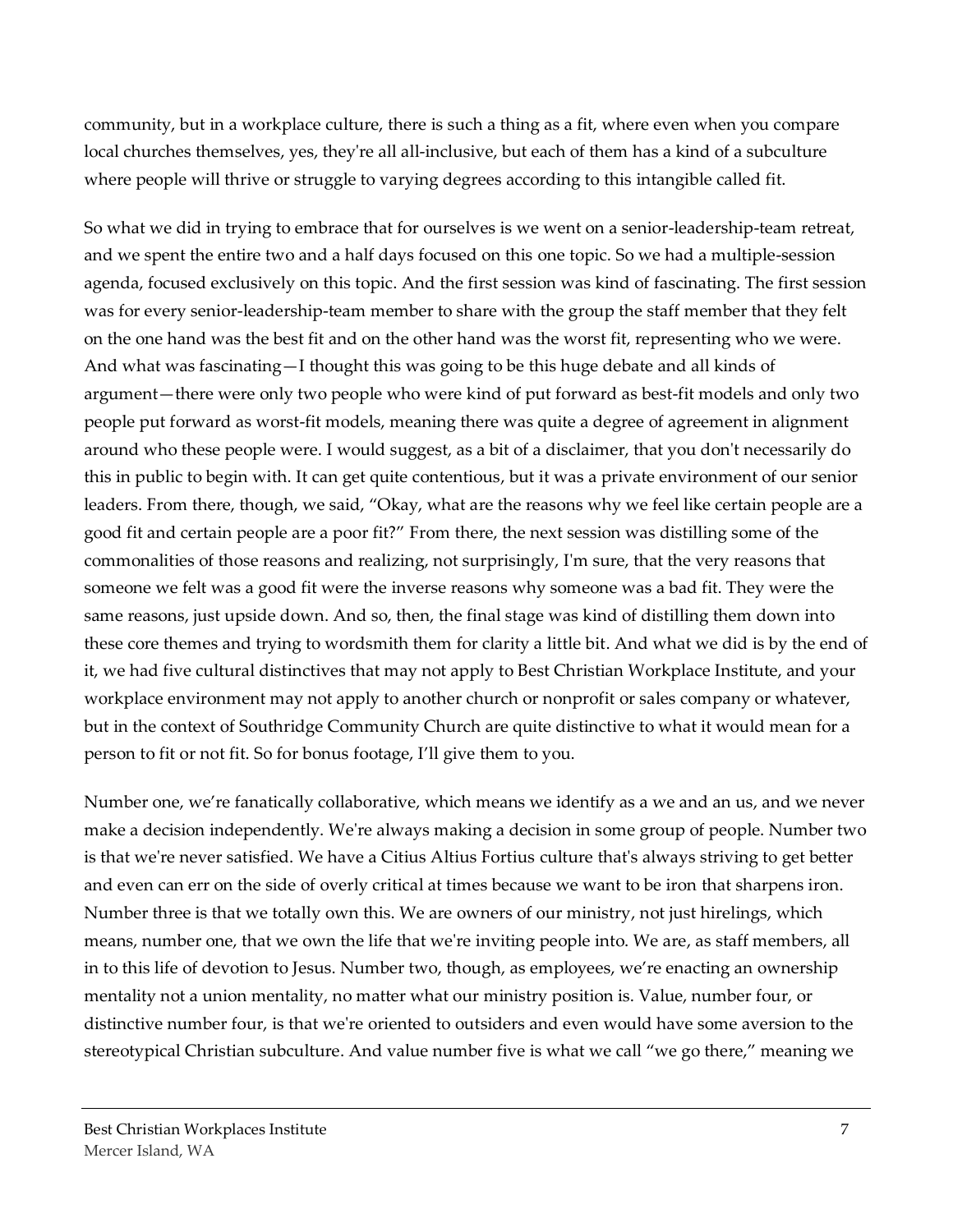don't let conflict fester, but we are quick to address issues and to try to talk to people instead of about them and seeking to resolve them in as expedient and as healthy as a way possible.

Al, for us, when we brought this exercise back and shared with our people these five cultural distinctives, it was a watershed moment in our organization. I can't overstate it, because it provided for people articulation for why it was that they so tracked with our culture and why they tracked with working in our organization, or it provided them the clarity and the light-bulb reasons as to why they didn't. And people were able to align more fully with the culture, or they were able to self-select out and identify with a culture where they would thrive to a greater degree, and they're much happier because of that. And so for us it wasn't so much at this point about helping us get work done or get even church or kingdom work done, now it's building on the experience in helping us get kingdom work done in an aligned way. So it was really a powerful experience for us.

**Al:** Wow. Not only an aligned way, but doing it together as a group, working as a community.

**Jeff:** Exactly, yeah.

**Al:** Right.

**Jeff:** Now, we're able to get work done that happens to be kingdom work done, and we can get this kingdom work done together as one.

**Al:** We all know that, I mean, I think we're designed this way, we can get more done together, and that's why we have organizations, just for that purpose, yeah.

I trust you're enjoying our podcast. We'll be right back after this brief word about a valuable tool that can pinpoint the true, measurable health of your culture.

**Male:** What if you could get an upper hand on unwanted turnover, relationship conflicts, struggling morale, and unproductive staff, and, at the same time, increase the effectiveness and impact of your organization? You can with the Best Christian Workplaces Employee Engagement Survey. This popular, proven resource pinpoints the true health of your workplace culture and ways to improve it.

You'll get a detailed breakout summary of the eight essential ways your culture and your organization can flourish, all from a principled, practical, faith-based approach that works. Join the more than 800 satisfied organizations, churches, and Christian-owned businesses who have said, "Yes." Sign up online today at bcwinstitute.org/survey. The Best Christian Workplaces Employee Engagement Survey. It's your first important step on the road to a flourishing culture.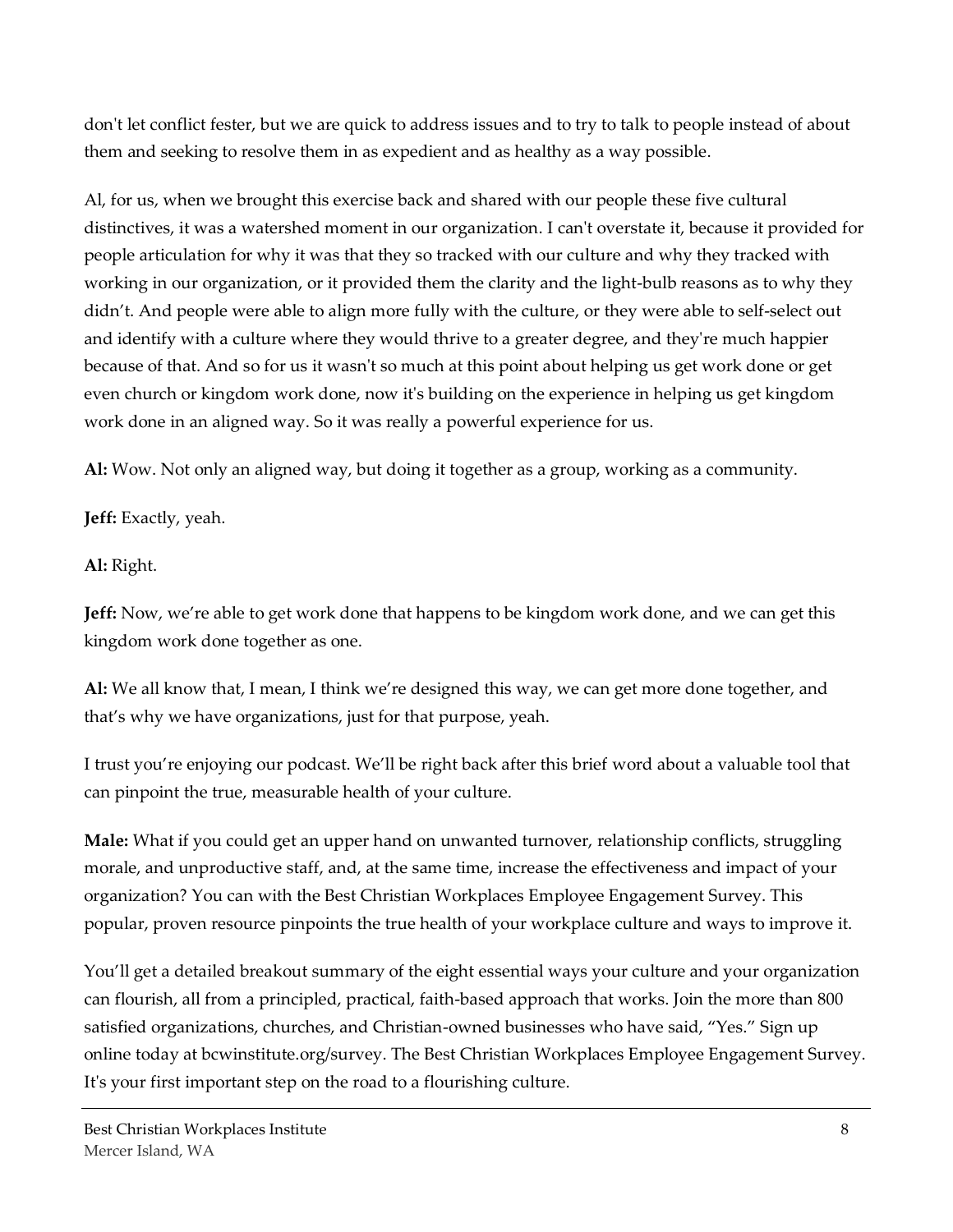**Al:** All right. Now, let's hear more from today's guest.

Well, this has been just fabulous. So, we've gone through three. What's the fourth conviction and lesson about culture that you grew to appreciate in this journey?

**Jeff:** Yeah, so, by this point in our journey, we're starting to take culture pretty seriously, and all of a sudden, we hear about this thing—not to toot your horn, but I will, Al—called the Best Christian Workplace Institute. And we had never done an assessment of our culture, but we thought, hey, we'll give it a shot and see what it says. When you think of all of the gains that God had already made in our culture, you might have assumed that we would score really favorably. But as you know, in your scoring system there are some key benchmarks of threshold between healthy and toxic, a baseline for healthy, and then a threshold between healthy and flourishing. And in this five-point scale, 4.00 represents the minimum for health, and the first time we did this as an organization, that's what we scored. We scored 4.00, what someone once called kissing-your-sister level healthy.

**Al:** You got there by the skin of your teeth, right.

**Jeff:** We did. And it's interesting because once we parsed it out into different components of your flourish model and different departments, we realized that there was actually some good, some bad, and some ugly. And so we were able over successive years, as a senior leadership and as departments and ultimately as a board, to look at some of the key weaknesses—we've done other podcasts where we've talked about this strategy called the bottleneck approach, and said, "What are the one or two main, main weaknesses here, the biggest bottlenecks, and how could we fix those this year and then see where we score the next year?"

And so over now six or so years, we've gone from a cumulative score, I believe 4.00, to 4.20 to 4.32 to 4.52 to 4.56 to last winter it was 4.58. And in each one of those, it's just been the result of focusing on the main weaknesses that the assessment has surfaced and trying to improve those so that we can kind of raise the cultural tide of our organization.

The coolest thing of all is that in the last two years we've been able to see every single one of our departments in the segmented analysis exceed that 4.25 barrier of flourishing. And so for the last two years we've been able to have the confidence that everyone we invite into our employ can know that no matter where they're working at Southridge, they're going to be plugging into a team where they can experience a thriving workplace culture, and so, it's been quite gratifying.

And I would say more than anything, Al-I've shared this to you both privately and publicly before what the survey does numerically is illustrates what you can feel palpably, and you can't really put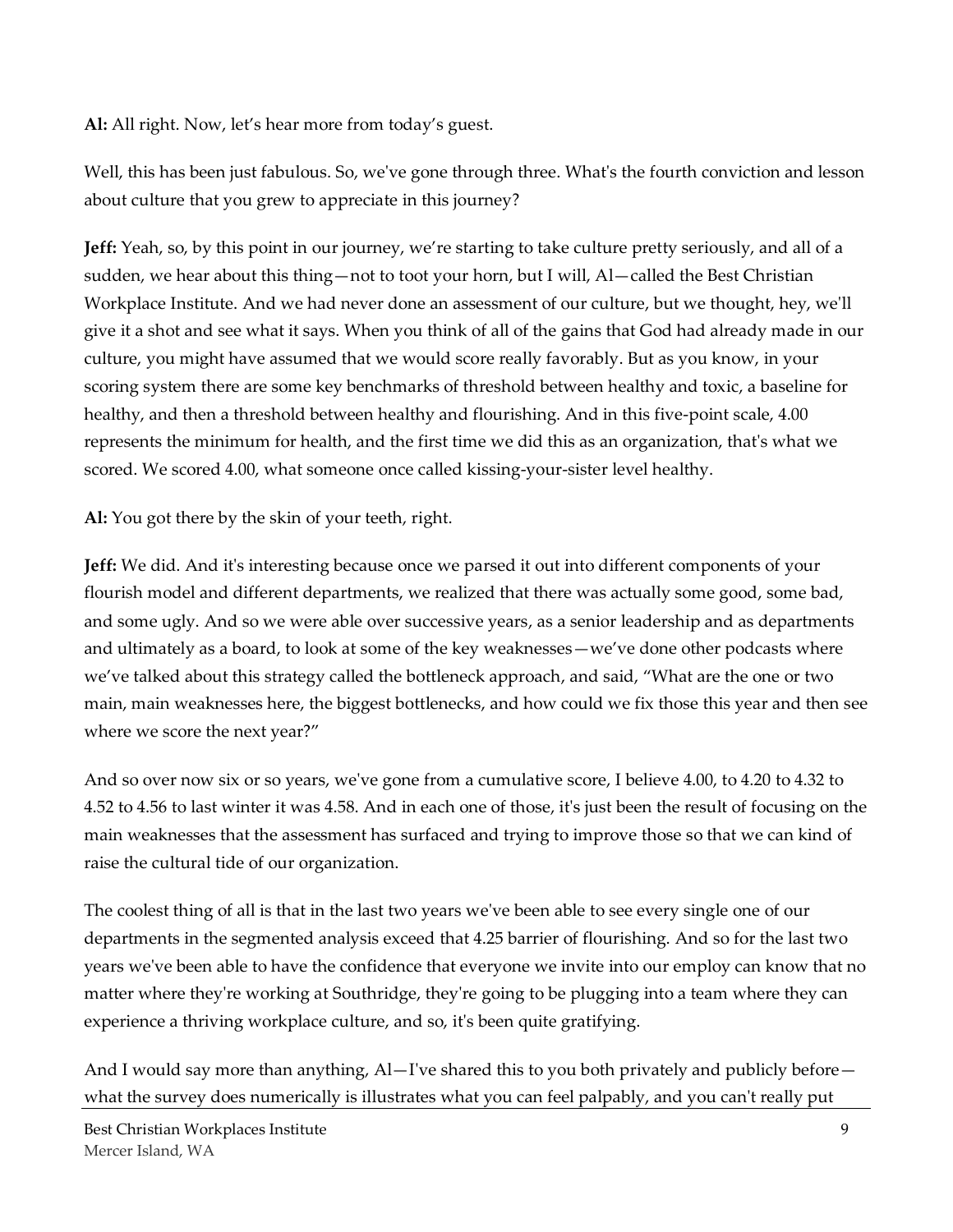words to it beforehand, but you can feel it. I know what a 3.8 borderline culture feels like. I know what those meetings feel like. I know what those staff concerns feel like. I know what those interactions walking down the hall feel like. I know what that feels like. I know what a 4.1 feels like. I know what a 4.6 feels like. And at a staff retreat or at a social event and the heart-felt enjoyment of the privilege of being able to do this together, I know what all those different kind of levels or categories feel like, and so, I couldn't be more convinced in the value of leveraging an instrument like this to help you pay attention to culture to an even greater degree, because in this era, we learned that focusing on culture in this way not only helps you get work done, it not only helps you get kingdom work done, not only helps you get it done together, it helps you get kingdom work done together through engaged people. And the difference between disengaged people and engaged people is like the difference between a lightning bug and lightning. It's incomparable.

**Al:** Yeah, wow. You know, and, Jeff, you just outlined scores over a number of years that you've taken the survey. You know, what's the advantage from your perspective of actually taking the survey and having this checkup on an annual basis versus skipping years, or another approach. What would you say is the advantage?

**Jeff:** Well, I think there's two advantages. One is just the raw data, because so much changes during the year that you don't really know. So the raw data, I've heard it described that facts are your friends. It's painful to look at sometimes, but facts are your friends. And so in the raw data, like I said, in the way that it quantifies something that otherwise is just a palpable feel, there's value there. The bigger value, though, to your question, is that you're about direction more than perfection. And so you can celebrate the growth, you can focus on growth, you can employ growth mentality to the whole process. It becomes far less of an instant and of a discouragement or encouragement based on just the raw data, it's the journey, more importantly, that you get to focus on.

**Al:** So, we've talked about the four principles so far, and, you know, I think working together through people who are engaged, that's the fourth. Now, let's go on to the fifth conviction and lesson that you've experienced over time. Tell us about that.

**Jeff:** Similar to a number of the other four, this fifth one wasn't pretty at first, and at some level it was triggered through some of the data that BCWI was initially providing. One of the kind of subscales or weaknesses that we observed was that there was quite a discrepancy between the cultural experience of men and women. There was quite a discrepancy. And, I mean, that may confuse you as to why. It's the same organization, doing the same thing, same departments. And, thankfully, again, in the sovereignty of God, right around that time, he had connected us with a woman about three hours away from us, north of Toronto, Ontario, named Ellen Duffield. And she's part of a ministry called Muskoka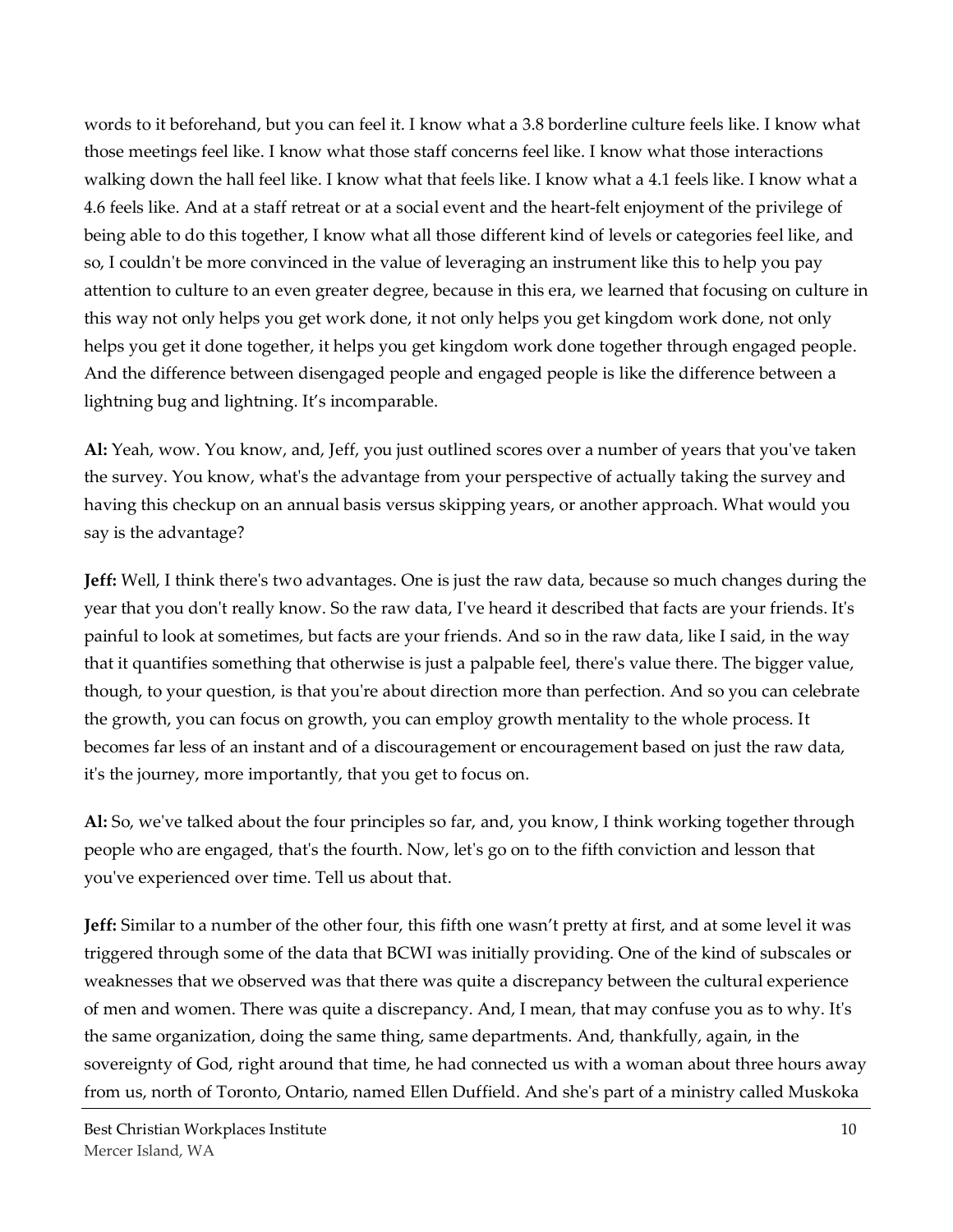Woods. That's a summer camp but also doubles as a leadership development ministry. And she'd done PhD research on the empowerment of women and particularly the empowerment of women in Christian subcultures.

And her research basically discovered a couple key things. First of all, that culturally, not even just in the Christian subculture, but just in society, a woman's confidence peaks at age 9. And by that point, they begin to go on a very distinct journey from men, by and large, where men will typically continue on to defaulting to confidence where women will begin to increasingly default towards insecurity. And that differentiation is fundamental in how adult men and women work and work together. The other thing that she discovered was that the climate, the underlying conditions by which men and women thrive, are different. So where men may like a little bit more competitive environment, women thrive in a more collegial environment. Where men want to assert themselves, women want to be invited in and have their voice invited as opposed to assert, little practical things like that.

Well, I'm summarizing what has been a 7 or 8 year journey for us. The bottom line for us was that we realized we needed to provide both disproportionate invitation for women and a disproportionate investment into women for us to see both men and women thrive in our workplace and ultimately in our church. The vision that we had back in the day working with Ellen was that we could become a community where spiritual moms and spiritual dads could parent the family together. So it was a female empowerment movement that we were starting to try to get men and women leading together well.

Strategically, or practically, we initiated two kinds of things. One was a leadership development initiative called next-level leadership for our two dozen most senior leaders, and every two years we launch a new cohort of what we call next-level leadership for another two dozen senior leaders in our midst. The other thing that we've launched is what we call Brave Girls, which is trying to nip that confidence issue in the bud and take sixth- , seventh- , and eighth-grade girls who are in junior high and to spend three years of progressive investment, building into them through retreats and regular connections and mentorships and small-group work and whatnot so that we can reverse the tide of that trajectory shifting towards insecurity.

Al, I'm going to tell you, between those two investments, things have been revolutionary. We've seen young women enter high school with more confidence than young women were formally graduating from high school. We're seeing baptisms that we never saw before, so we're even seeing spiritual gains like that at a statistical level. Fifty percent of our staff now are female. Fifty percent of our six-person senior leadership team is female. Our board of elders chair is a female. And for the very first time in our 2018 BCWI survey, the women scored higher than the men.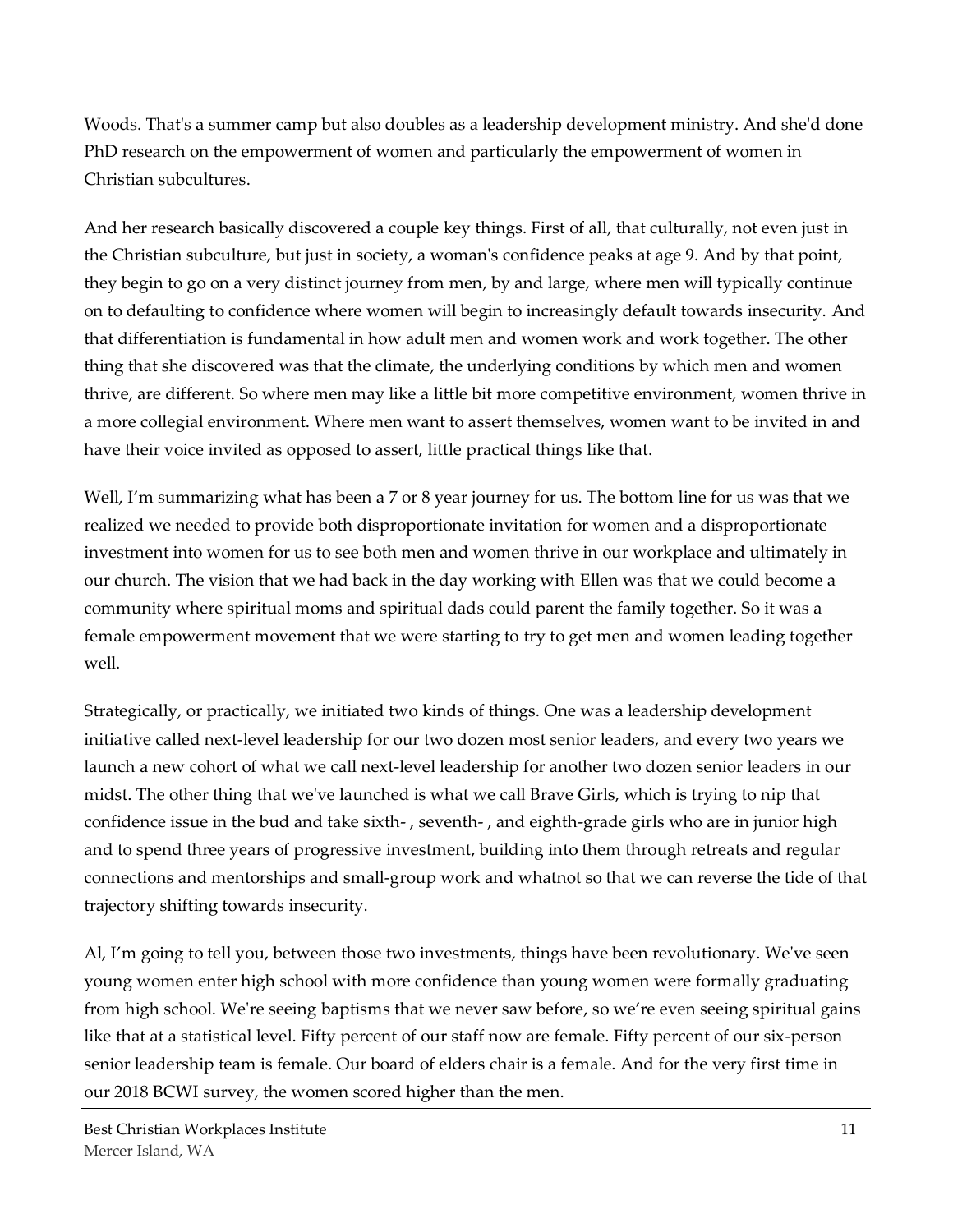### **Al:** Wow.

**Jeff:** And so we have gone now from a stark discrepancy in cultural experiences through feeling like we're seeing evidence that both men and women are experiencing this equally to now the women scoring their workplace cultural experience at Southridge even higher than the guys.

**Al:** And that has been a complete flip, hasn't it, over the last five years.

**Jeff:** Yeah, well, I'm hoping that we're not oppressing the guys now, but it certainly has us realizing the latent potential of our female members, our female leaders to a greater degree. And I know in church work specifically there is the theological caveat on whether you land in a complementary place or in an egalitarian place. I don't intend to get into the complexity of the theological nuances between those two positions today. All I'll say is that from our perspective, it built our conviction even further on the value of culture because now we're seeing culture help us get work done, get kingdom work done, get kingdom work done better together, get it done better together through engaged people, and now get kingdom work done better together through engaged people who are all realizing their potential. And we're seeing the best of everyone, not just the best of a certain subset of our population.

**Al:** Yeah, okay, Jeff. Now, we've got one more, the sixth level of appreciation when it comes to culture. What would be this sixth lesson?

**Jeff:** Yeah, the sixth lesson, I would say, at some levels is really the lesson, and the other ones I feel have just been a stepping stone towards that, because for me the sixth lesson would simply be a reflection on the other five lessons. And when I take a step back and when as senior leaders we take a step back and watch what God has done through these five different eras of growing our appreciation and focus on issues of culture, at the end of the day, what we've seen is God transforming us from the inside out. We've seen God changing us into a greater likeness of his Son. We've seen God engage in a fuller and more complete way his business of sanctification. And more importantly, what we've seen as a result of him doing that work is we've seen a greater enjoyment and experience of the realities of the fruit of his spirit—things like love and joy and peace and patience and kindness and goodness and faithfulness and gentleness and self-control, all those attributes—that bottom line has resulted in a greater degree of the experience of the kingdom of God on Earth as it is in heaven.

And it's caused us to kind of reframe everything in this regard, Al, because as kingdom leaders, in our case as local church leaders, but again, here's if you're leading a nonprofit or Christian ministry or you're just a Christian business person or a Christian teacher in a school or a Christian politician or a Christ follower in a marketplace kind of vocation, our ultimate calling is to usher in the realities of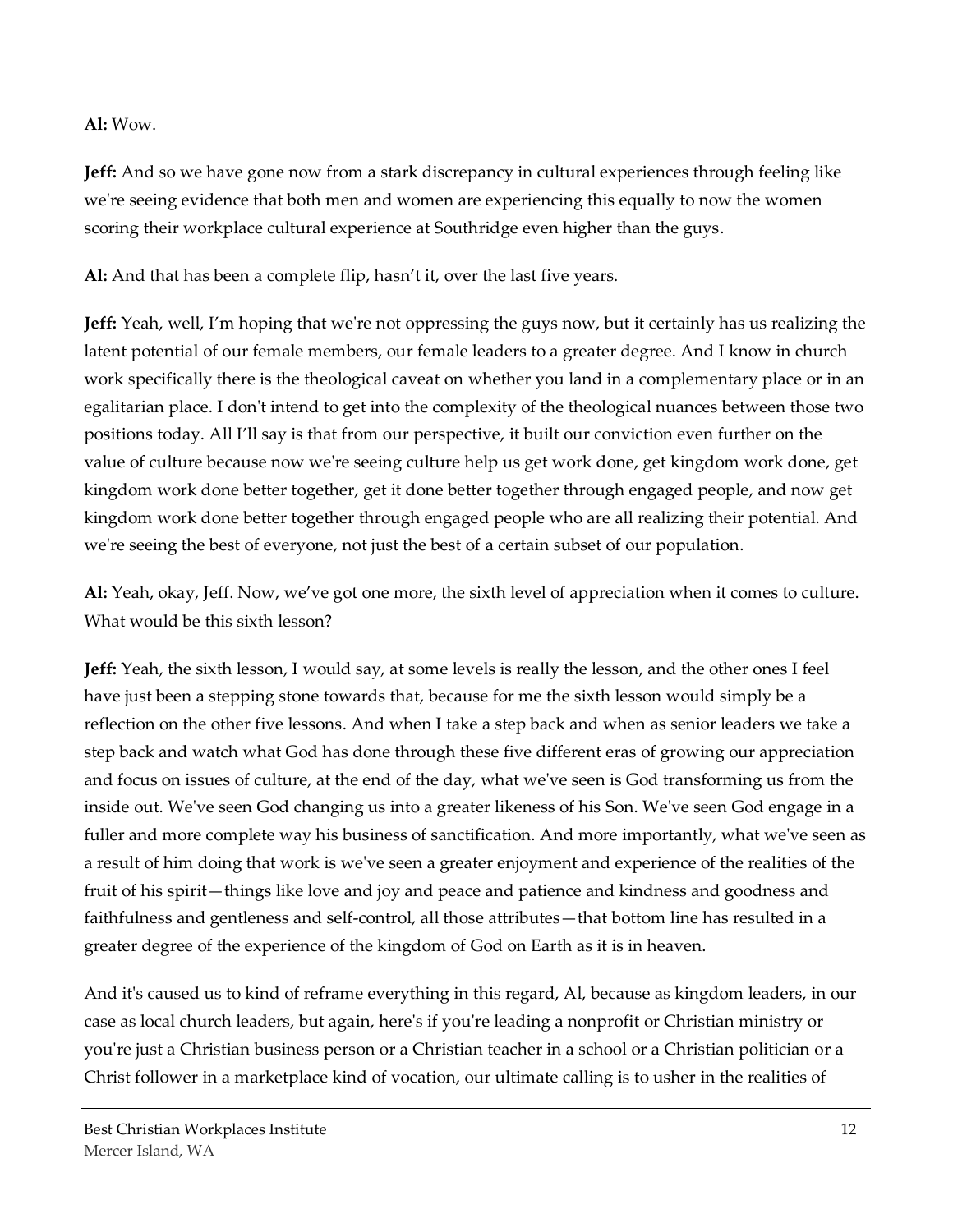heaven on Earth, in our circles, in our lifetime. It's to usher in the realities of the kingdom on Earth. And as we reflect back and realize that the greatest way that God has ushered in around our church, the greatest way that God has ushered in the realities of his kingdom has actually not been through the programs and ministries of our church; the greatest ways that God has ushered in the realities of his kingdom on Earth around us as it is in heaven has been through the transformational work he's done through us paying attention to culture.

So that's why I said at the beginning the journey for us was of total ignorance and apathy towards issues of culture to now fundamentally believing that attending to culture is, without overstating it, Al, it is the single most important thing a Christian leader can care about because it's the greatest difference maker or the greatest contributor to the bottom-line core business of any Christian in vocation, and that is to usher in the realities of the kingdom of God on Earth in our context as it is in heaven. And so I don't want to get too preachy, but you can certainly hear my heart ramp up—

**Al:** —in the sense that this has been the deal-breaking lesson of all for us and is what makes us now white hot on issues of culture, no matter what we're doing, because as a church, in our ministries, in our departments, in our programs and our events and initiatives, everything that we're doing is trying to help expose the Niagara Region to the wonder of the person of Jesus Christ by palpably bringing the reality of the kingdom of God to Niagara as it is in heaven. But we know and have learned now over the last decade and a half or so that the single most significant way in which we do that is by paying attention to culture in every possible way that we can.

**Al:** You know, of course, that starts with leaders, doesn't it.

**Jeff:** It starts in the way that God works, which is from the inside out, and it starts with God in his redemptive plan on Earth. It started with him in sending his Son to Earth. As he works in people, it starts from the inside out in people. As he works in communities, it starts inside out with leaders in an apostle Paul "follow me as I follow Christ" kind of a way.

So, for those who are listening and thinking about the influence that you have, before you send this podcast to your supervisor or your spouse or some friend that you think could really benefit from this, stop and reflect on what you feel like God might want to say to you, because in every regard, Al, it does, starts with you and me. First things first.

**Al:** Yeah. Wow, Jeff, this has been great. I really appreciate you sharing this with us, and I'm going to ask you, given all you've experienced in the transformation and greater health of your culture and the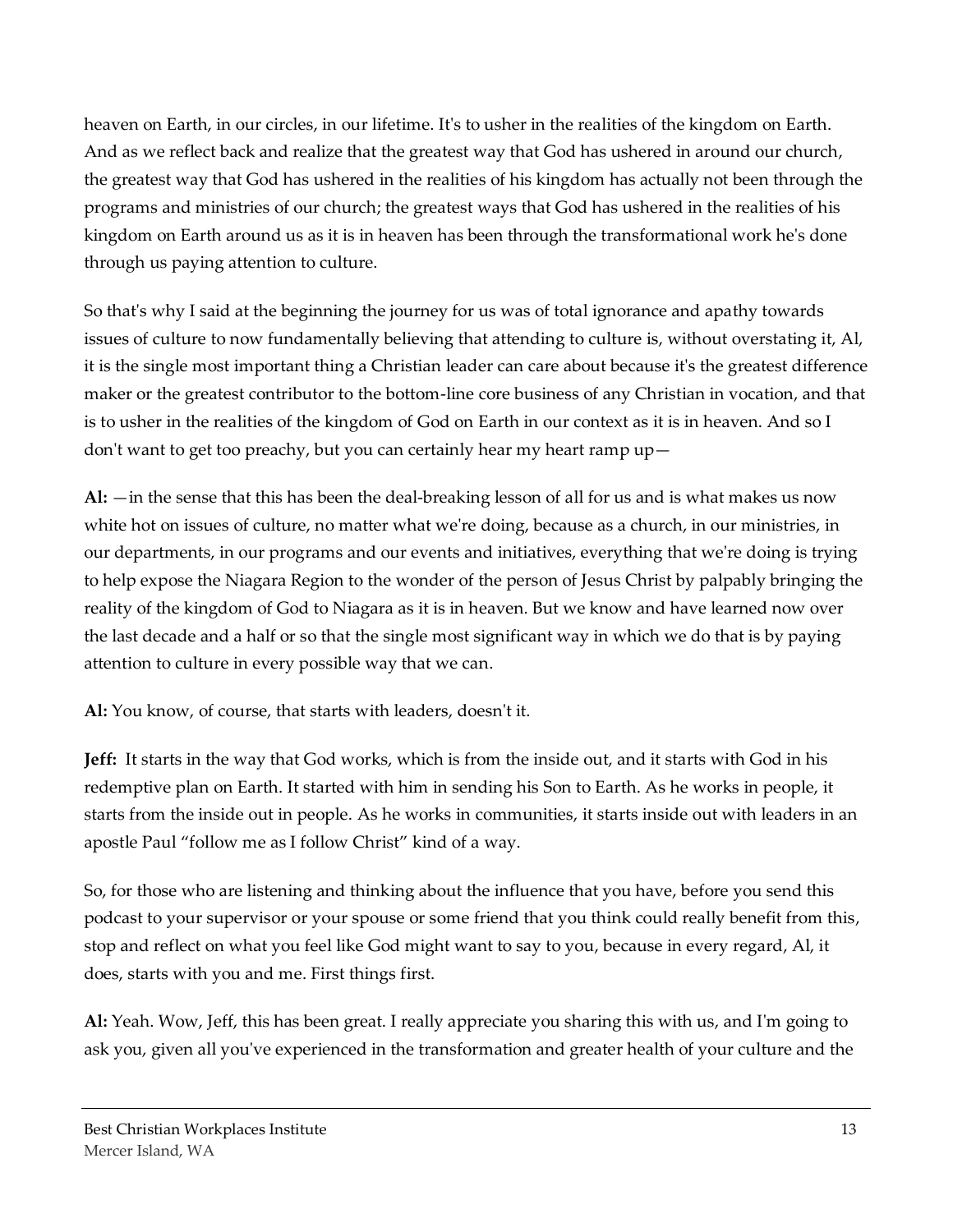six layers of growing appreciation for culture, give us one final thought that you'd like to leave with ministry readers. You know, maybe it's a question that gets to the heart of what you've shared with us.

**Jeff:** Yeah, I think if I was to leave this conversation with one question to church leaders, ministry leaders, leaders of nonprofits, and Christ-following leaders in the marketplace, the question would be some version of, what do you fundamentally believe your ministry is on Earth? To church leaders I would specify it maybe more specifically, what do you believe the purpose of your church is on Earth? Because I think that if we're honest with ourselves and reflect on what we believe our ultimate ministry is, our ultimate ministry, no matter what kind of vocation we're in, it's to bring the reality of Jesus to life to a greater degree, to make real his life and love in the world. And that's just another way of saying, to bring and usher in the realities of the kingdom of God on Earth as it is in heaven. And so if you can really camp out and maybe have a personal reflection or a team meeting around that question, what do you believe your primary ministry is, I think clarifying that question can motivate and drive you to now a ministry of caring about culture to a far greater degree than perhaps you did, because you'll appreciate that culture is the single greatest contributor to achieving that ministry, to ushering in the reality of the kingdom of God on Earth as it is in heaven in your context.

**Al:** Fantastic. All right, Jeff Lockyer, lead pastor, Southridge Community Church, St. Catharines, Ontario, Canada, thank you for sharing your wisdom, insights, and stories, and thank you for extending your ministry to leaders who have been listening and benefitting from all you've shared with us today. Thanks, Jeff.

**Jeff:** Well, Al, thank you so much for having me. And more importantly, thank you and for your ministry and your organization for being that agent that God has used many times in my life and in our ministry to teach us about the appreciation of culture. I can't put into words how fundamentally your ministry has transformed me and our context, and so any time I can give a little bit of that back and share what God's done through you guys, I'm happy to do that.

# **Al:** Yeah, thanks.

And I want to thank you, our listeners, for joining us on the Flourishing Culture Podcast and for investing this time in your workplace culture today. If there's a significant insight—and Jeff has given you several—if there's a story, or an action step that you've enjoyed in the past few minutes, please share them with others so that they might benefit as well, and please, review the show wherever you listen to podcasts.